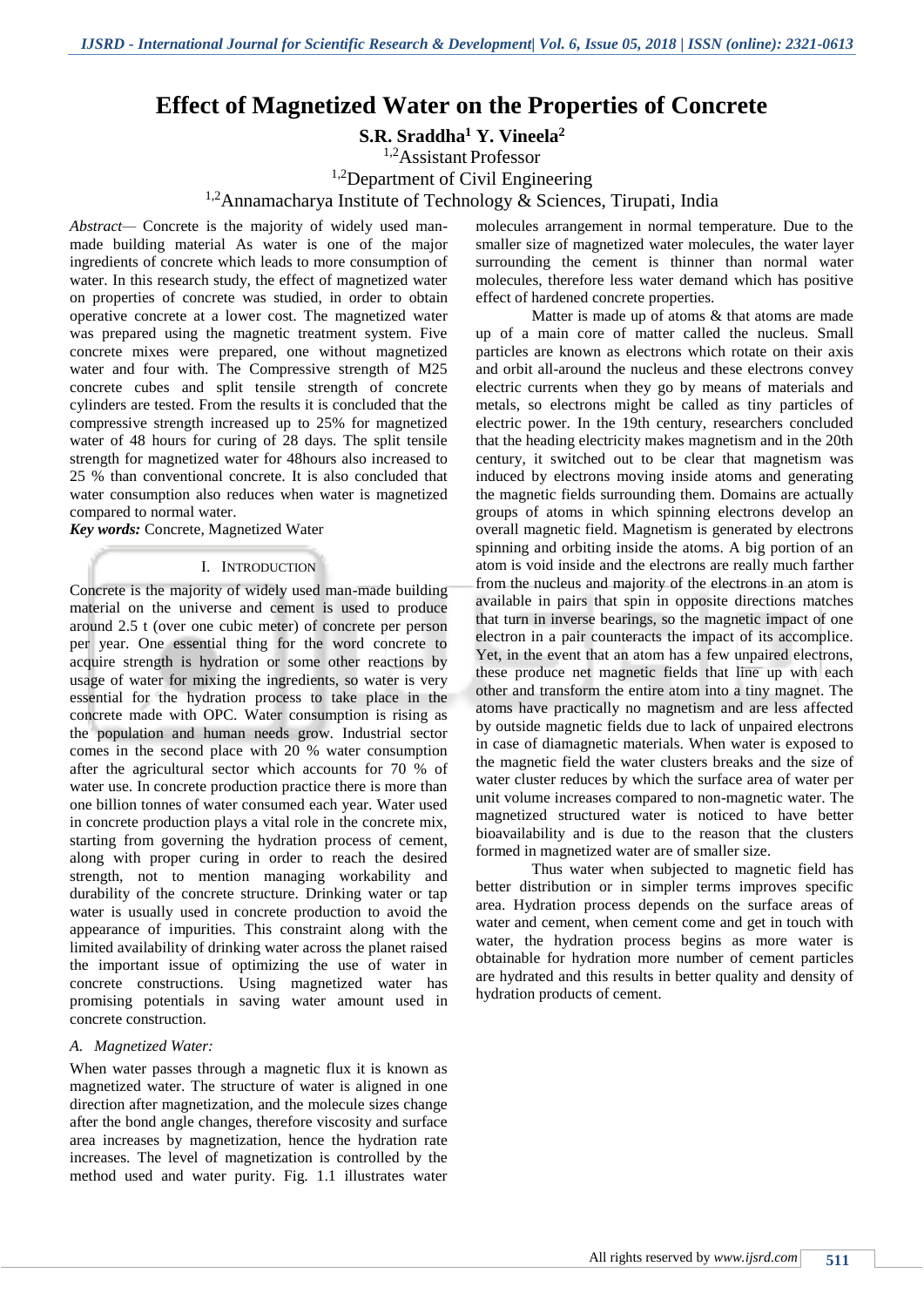

Fig. 1.1: Water molecules before magnetic treatment and after magnetic treatment

This improve in hydration may lead to enhance in the compressive strength of the concrete. This results in increase in efficiency of cement used in concrete. Therefore, improve in surface area substantially influences physical properties of the C-S-H hydrate. Improve in the specific area implies better hold of all properties of concrete and may thus result in strength generation. As amount of C-S-H gel obtained is directly proportional to the amount of C-S-H gel formed and thus increases in specific area resulting in increased strength.

### II. OBJECTIVE

The objective of the present research work is to find the influence of the Magnetic water on various strength properties Concrete. Concrete is obtained by replacing water with magnetized water. The water is prepared by magnetizing potable for 24, 48, 56 and 72 hours. Compressive strength, split tensile strength with the addition of magnetized water of different magnetizing periods are calculated and then the results are to be compared with the controlled concrete.

## III. PROPERTIES OF MATERIALS

## *A. Cement:*

In the present investigation Ordinary Portland cement (OPC) of 53 Grade confirming to IS specifications was used. The properties of cement is mentioned in Table I

| S.No. | Property           | Results          |
|-------|--------------------|------------------|
|       | <b>Fineness</b>    | 1.66%            |
| 2.    | Specific gravity   | 3.12             |
| 3.    | Normal Consistency | 31%              |
|       | Setting time(min)  |                  |
|       | Initial            | $90 \text{ min}$ |
|       | Final              | 350 min          |

Table 1: Physical Properties of 53 Grade Ordinary Portland cement

## *B. Fine Aggregate*

Locally available river sand confirming to IS specifications was used as the fine aggregate in the concrete preparation. The properties of fine aggregate are shown in Table II.

| S.No.                                 | Property                | Values                    |
|---------------------------------------|-------------------------|---------------------------|
|                                       | Specific Gravity        | 2.15                      |
|                                       | <b>Fineness Modulus</b> | 2.60                      |
| 3                                     | Grading of Sand         | $\text{Zone} - \text{II}$ |
| Table 2: Properties of Fine Aggregate |                         |                           |

## *C. Coarse Aggregate*

Coarse aggregate of nominal size 20 mm and 12.5 mm, obtained from the local quarry confirming to IS pacifications was used. The properties of coarse aggregate are shown in Table III. The coarse aggregate used for the reparation of concrete is a mixture of 60% 20 mm and 40% of 12.5 mm size aggregates.

| ັ     |                                         |        |  |
|-------|-----------------------------------------|--------|--|
| S.No. | Property                                | Values |  |
|       | Specific Gravity                        | 2.74   |  |
|       | <b>Water Absorption</b>                 | 0.4%   |  |
|       | <b>Fineness Modulus</b>                 | 6.53   |  |
|       | Table 3: Properties of Coarse Aggregate |        |  |

#### *D. Water*

Potable water magnetized for 24hrs, 48hrs, 72hrs and 96hrs is used for this work. Comparison of Properties of Magnetized water with potable water is shown in Table IV.

| Parameter       | Potable | Magnetized | Limits as per |
|-----------------|---------|------------|---------------|
|                 | Water   | Water      | IS456-2000    |
| PН              | 7.84    | 7.32       | $6.5 - 8.5$   |
| <b>TDS</b>      | 495     | 565        |               |
| Total           | 288     | 252.5      | 400           |
| <b>Hardness</b> |         |            |               |

Table 4: Properties of Magnetized Water

## *E. Concrete Mix Proportion*

M25 grade of concrete mix was designed as per the Indian Standard code of practice. The mix proportions were mentioned in Table V

|                                   |      | Cement   Fine Aggregate   Coarse Aggregate   Water |     |
|-----------------------------------|------|----------------------------------------------------|-----|
|                                   | 2.28 | 4.09                                               | 0.5 |
| Table 5: Concrete Mix Proportions |      |                                                    |     |

## *F. Test Specimens*

Concrete test specimens consist of 150 mm  $\times$  150 mm  $\times$  150 mm cubes, cylinders of 150 mm diameter  $\times$  300 mm height are used. Concrete cubes were tested at different curing periods (3, 7 and 28 days) of curing to get the compressive strength. Cylindrical specimens were also tested at the age of 28 days to obtain the split tensile strength of concrete. The rate of loading is as per the Indian Standard specifications.

#### IV. RESULTS AND DISCUSSION

#### *A. Compressive Strength*

The compressive strength of concrete cubes of grade M25 with potable water is compared with that of concrete cubes prepared with magnetized water. It is inferred that the compressive strength of concrete cubes with magnetized water is around 25% more than potable water concrete cubes at 28 days and 48hrs of magnetized water. The results of compressive strength of potable water and magnetized water of cubes are presented in Table VI and Fig 4.1.